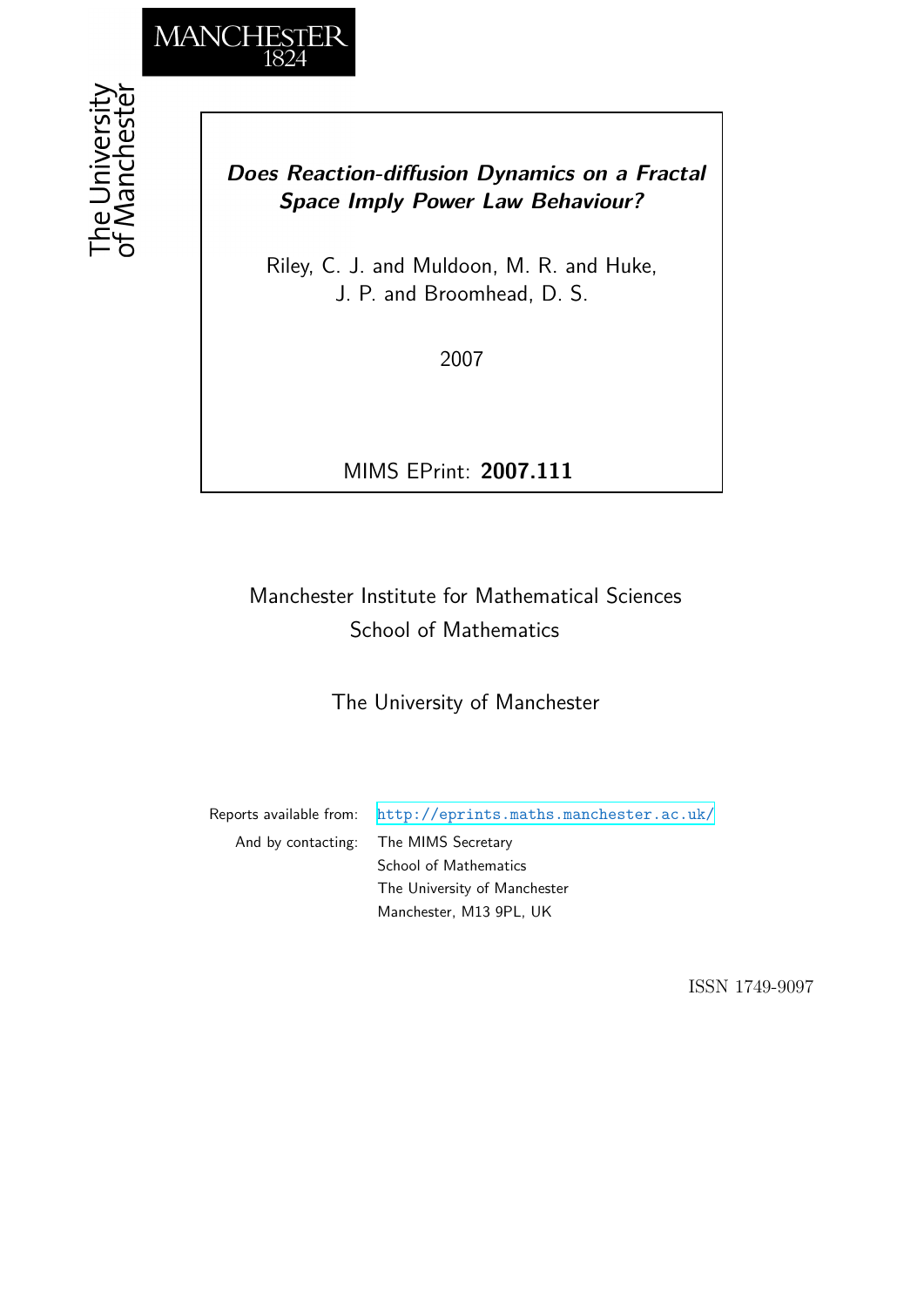# Does Reaction-diffusion Dynamics on a Fractal Space Imply Power Law Behaviour?

C.J. Riley,<sup>∗</sup> M.R. Muldoon,† J.P. Huke,‡ and D.S. Broomhead§

School of Mathematics, The University of Manchester. Manchester, M60 1QD, U.K. (Dated: September 3, 2007)

### Abstract

In biological systems, chemical reactions often take place in complex spatial environments. For example, the translation of m-RNA to produce protein within eukaryotic cells takes place within the extremely crowded cytoplasmic environment and appears to require the spatial coordination of many translation factors. It is important, therefore, to understand the transport processes within such an environment. While there is growing interest in both experimental and computational studies of such environments, it is also important to develop suitable mathematical models. Here, as an example of such a model, we study a reaction-diffusion equation defined on the Sierpinski gasket. Both experimental and computational studies of analogous systems have shown power law behaviour and associated deviations from mass action kinetics. The analysis presented here allows us to distinguish the roles of the fractal domain and of the discreteness of molecular interactions in producing this effect. Indeed, we show that the fractal domain alone is insufficient.

PACS numbers: 05.45.Df, 82.39.-k, 87.18.-h

<sup>∗</sup>Electronic address: C.Riley@postgrad.manchester.ac.uk

<sup>†</sup>Electronic address: m.r.muldoon@manchester.ac.uk

<sup>‡</sup>Electronic address: j.p.huke@manchester.ac.uk

<sup>§</sup>Electronic address: d.s.broomhead@manchester.ac.uk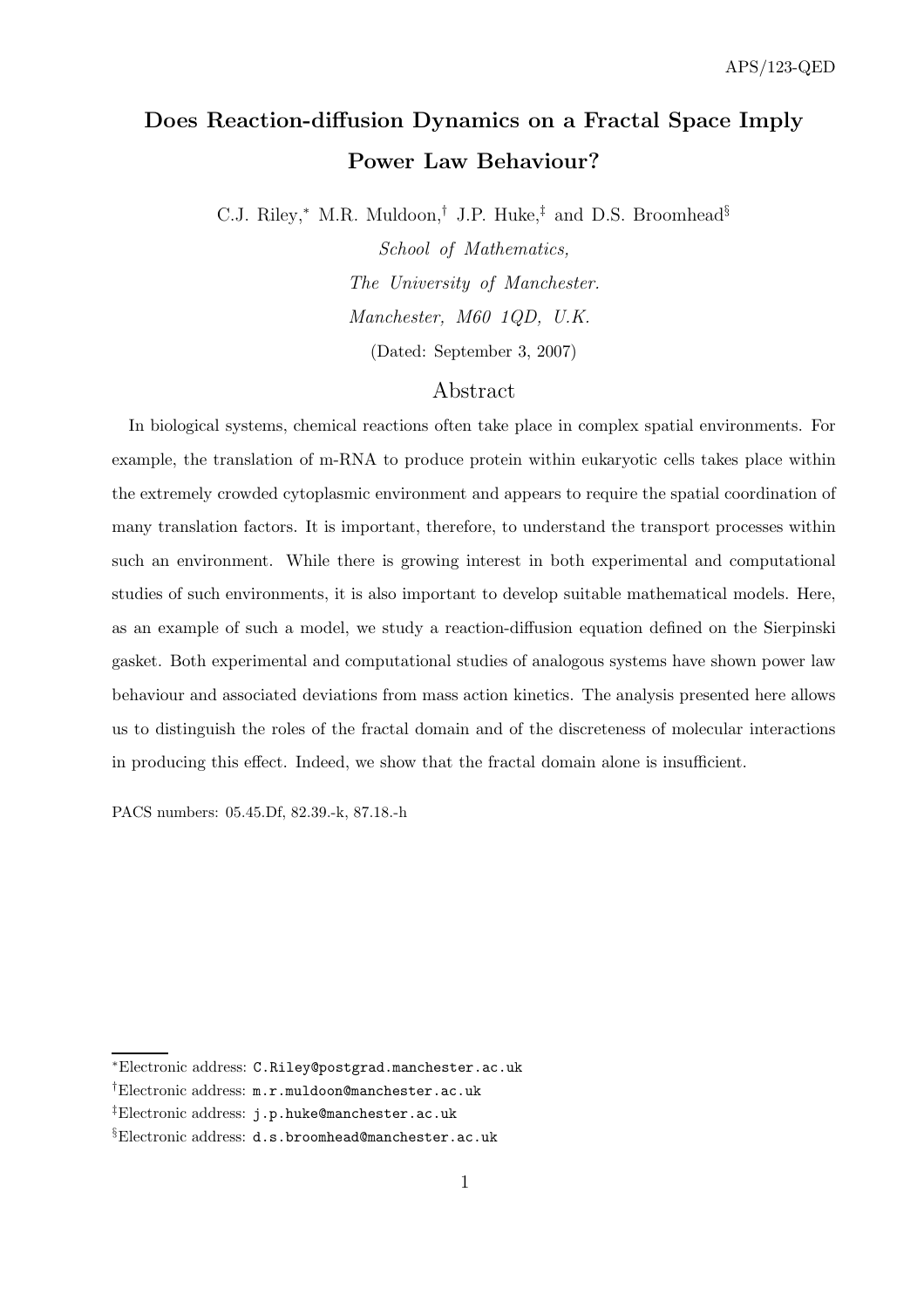

FIG. 1: The sequence of graphical approximations to the Sierpinski gasket. From left to right, each approximation is obtained by contracting its predecessor by a factor of a half and then combining three copies as shown. Note that the original vertices—the boundary points of the gasket—have degree two, and all other vertices have degree four.

#### I. INTRODUCTION

In systems biology there is a great need for mathematical models of chemical reactions in complex spatial environments. Here we consider an approach motivated by recent work $[1, 2]$ which enables the rigorous definition of various differential operators—in particular, the Laplacian—on the class of post-critically finite (PCF) fractal sets. A well-known example of a PCF fractal is the Sierpinski gasket and this will be the focus here.

The analysis we shall use is based on the construction of a sequence of graphs which are successive approximations to the fractal (see Fig. 1). For each graph one can calculate the graph Laplacian[2]. In addition, the theory gives a rescaling which enables the definition of the Laplacian on the fractal as a limit of the graph Laplacians. In particular, we will be able to define (and make rigorous mathematical statements about) reaction-diffusion equations on PCF fractals.

We have used this machinery to investigate a simple, well-understood chemical system with the result that we are able to tease apart two issues which have tended to be conflated in the literature (see the review by Schnell and Turner[3] and references cited there): the effect of working in a fractal domain; and the role of the discreteness of molecular interactions at extreme dilutions.

### A. The history of the problem

In his 1986 paper Kopelman[4] describes a very elegant experiment which probes the effect of a fractal domain on the observed dynamics of a chemical reaction. The experiment studied the rate of annihilation of triplet excitons in mixed crystals of isotopically substituted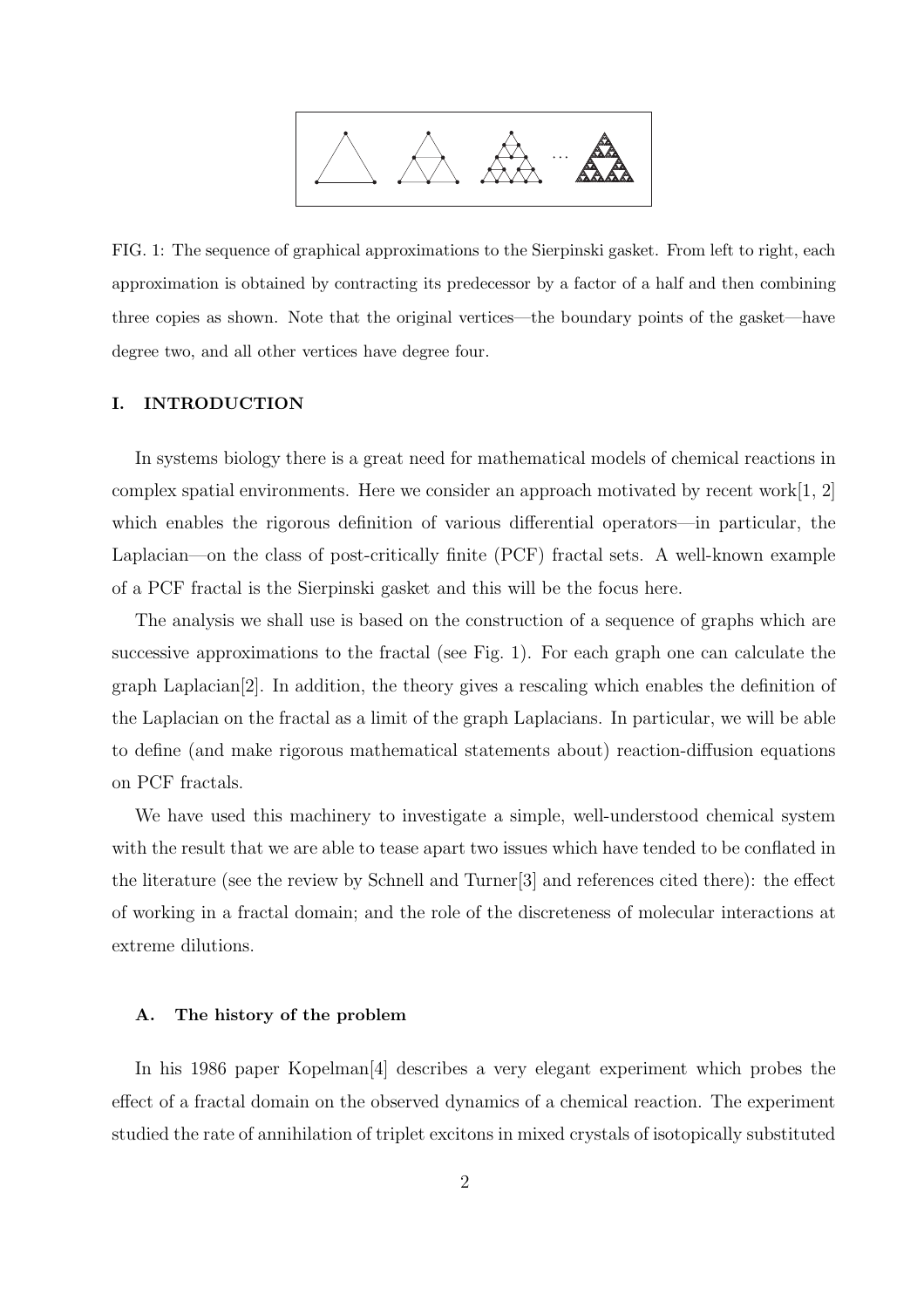naphthalene. These crystals consisted of dilute mixtures of naphthalene in fully deuterated naphthalene. The arrangement of deuterated and undeuterated components within the crystal is random and within the range of fractions used there is a phase transition at which the undeuterated component forms a percolating cluster within the whole.

Kopelman exploited the fact that, at sufficiently low temperatures, triplet excitons can be generated which are mobile, but confined to the regions occupied by the undeuterated component. Collisions between triplet excitons result in a reaction which produces singlet excitons. By simultaneously studying the phosphorescence of decaying triplets and the delayed fluorescence of the singlets produced by the triplet-triplet reaction, it was possible to monitor continuously the kinetics of the reaction

# $A + A \rightarrow$  product

on the fractal domain provided by the percolating cluster.

If the law of mass action holds for this reaction, the following ODE should model the observed kinetics:

$$
\frac{d\overline{A}}{dt} = -k\overline{A}^2\tag{1}
$$

where  $\overline{A}$  is the concentration of triplet averaged over the whole sample and k is the mass action rate constant. Kopelman gives a log-log plot of experimentally derived values of

$$
\kappa \stackrel{\text{def}}{=} \frac{d\overline{A}}{dt} / \overline{A}^2 \tag{2}
$$

as a function of time for a range of concentrations of the undeuterated component close to the percolation phase transition. Mass action kinetics would require that all of these plots be independent of time. Indeed, when the concentration of undeuterated naphthalene is sufficiently larger than the critical value, this was seen to be the case. However, at lower concentrations  $\kappa$  appeared to be time dependent, and—particularly near the critical concentration—seemed to be well approximated as a power law decay. A particular consequence of this observation is that  $\kappa$  tends to zero at large times.

We can see that this observation represents transitional behaviour. At concentrations which are significantly smaller than the critical value, the rate coefficient,  $\kappa$ , might be expected to go to zero in finite time. In such cases, the excitons are localised to small finite clusters and therefore, after a finite time, all possible configurations, including those which result in the annihilation of triplet pairs will have been explored. Beyond this time,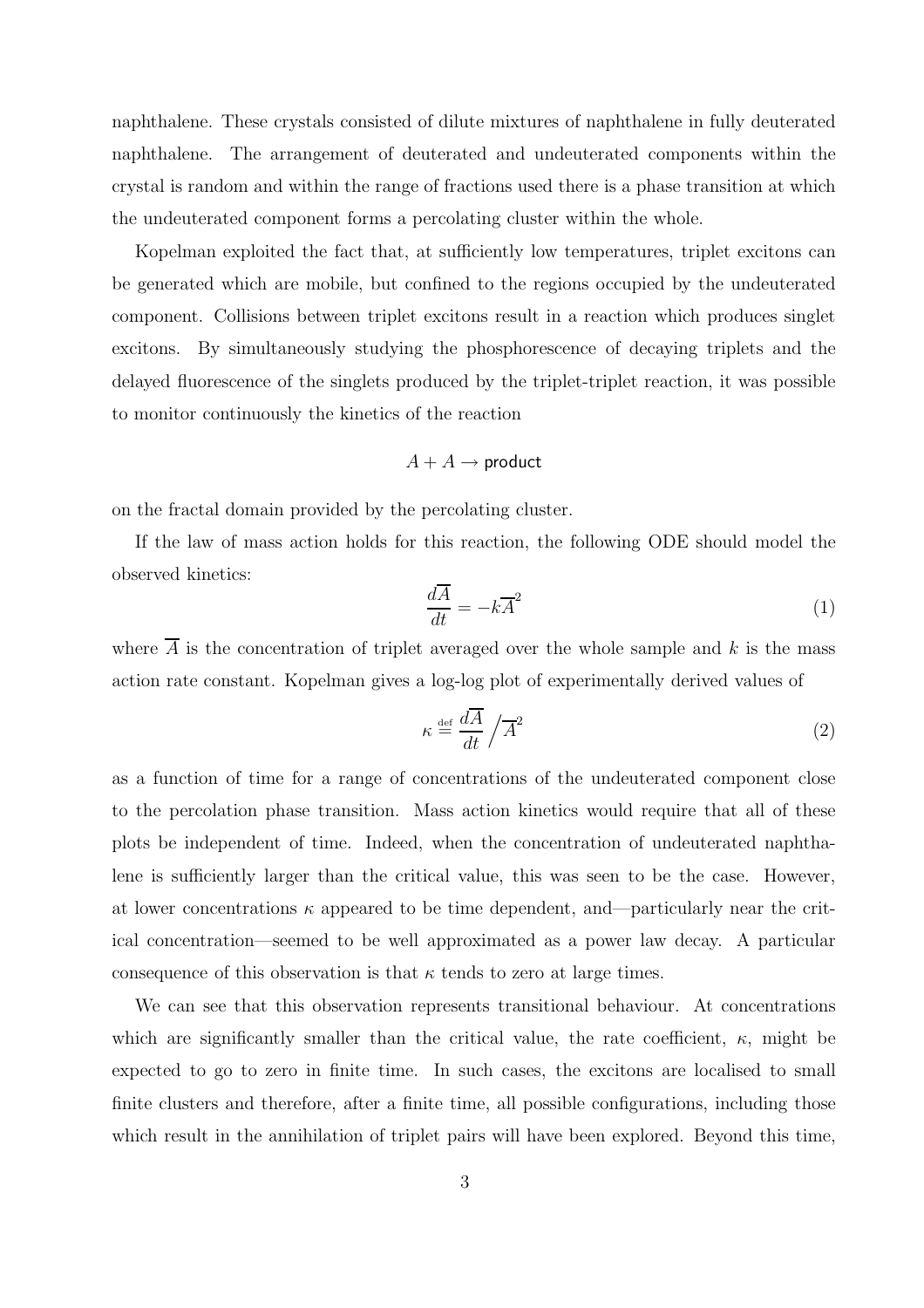the sample will contain a distribution of isolated excitons which are unable to interact. In the case of the percolating cluster, although many of the triplets are now found on a single, macroscopic, connected set, transport in this set is highly constrained by the low-dimensional geometry of the fractal. Kopelman described a theory which explains diffusion-limited rates in terms of the rate at which random walks are able to explore new regions of the domain. This theory suggests that  $\kappa \sim t^{-h}$  where  $h = \dim_s(\text{cluster})/2 - 1$  and  $\dim_s(\text{cluster})$  is the spectral dimension of the domain. He found that  $\dim_s(\text{cluster}) = \frac{4}{3}$  (the theoretical value for a percolating cluster) gives an excellent fit of the data for crystals near to the percolation transition.

### II. THE MATHEMATICAL MODEL

In our mathematical setting we solve the following reaction-diffusion equation on the Sierpinski gasket:

$$
\frac{\partial A}{\partial t} = D\nabla^2 A - kA^2 \tag{3}
$$

Here A, a function of both time and location in the gasket, now represents the local concentration of species  $A, D$  is the corresponding diffusion constant and  $k$  is the mass action rate constant. Note that A is a smooth function of position and hence it makes sense to define a local mass action rate  $-kA^2$ . We use Neumann (zero flux) boundary conditions, (this approach to defining differential operators on fractals allows the definition of the normal derivative on the boundary[2]). This equation is solved numerically by using one of the higher-order graphical approximations of the gasket. The Laplacian on this graph is calculated by what is, in effect, a finite-difference formula. We use several graphs of different order to ensure that the level of approximation does not affect the numerical outcome.

In order to make contact with Kopelman's work we calculate the mean concentration (averaged over the gasket,  $K$ ) of the triplet by computing the following integral:

$$
\overline{A} = \int_{K} A d\mu \tag{4}
$$

where  $\mu$  is the uniform measure on the Sierpinski gasket. Using this definition, we also find that  $\kappa$  is time dependent, and therefore, that the system deviates from simple mass action kinetics. However,  $\kappa(t)$  does not decay as a power law in time. Indeed, although it decays monotonically, the value of  $\kappa(t)$  appears to be bounded from below by the rate k. In this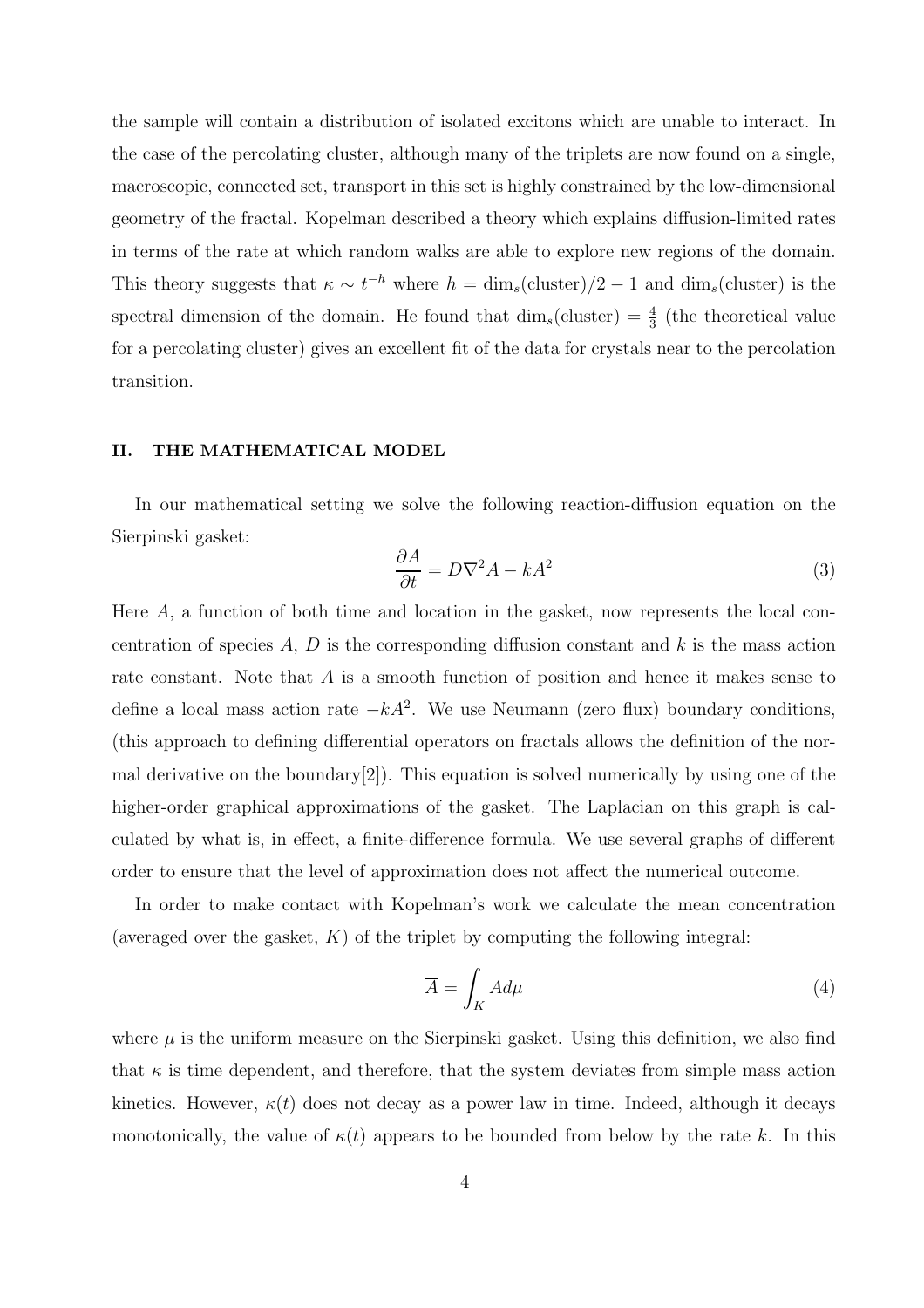system, the numerical results suggest that as time increases, the law of mass action provides an increasingly accurate description of the kinetics.

#### A. analysis of numerical results

These numerical results are rather disturbing because they do not reproduce the experimental results of Kopelman, nor the results of lattice gas simulations of this system[3]. They do, however, tell us something fundamental about this class of reaction-diffusion models because there is a simple proof that  $\kappa(t) \geq k$ .

Integrating Eq. (3) over the whole gasket with respect to the uniform measure  $\mu$  gives the following expression for the time evolution of the mean concentration:

$$
\int_{K} \frac{\partial A}{\partial t} d\mu = D \int_{K} \nabla^{2} A d\mu - k \int_{K} A^{2} d\mu
$$
\n
$$
\Rightarrow \frac{d\overline{A}}{dt} = -k\overline{A^{2}}
$$
\n(5)

In this derivation the Gauss-Green formula and the Neumann boundary conditions have been employed to show that the integral  $\int_K \nabla^2 A d\mu = 0$ . In addition, we have introduced the obvious notation for the mean of the squared concentration.

Now we compare Eq. (5) with Eq. (2) to relate the rate coefficient  $\kappa(t)$  with the rate constant k:

$$
\kappa(t) = \frac{\overline{A^2}}{\overline{A}^2} \, k \tag{6}
$$

The inequality  $\overline{A^2} \geq \overline{A}^2$  shows that the rate constant is a lower bound of the observed rate coefficient

$$
\kappa(t) \ge k \tag{7}
$$

with equality if and only if A is uniform. This analysis excludes the possibility that  $\kappa(t) \sim t^{-h}$ and provides a rigorous justification of the numerical results.

#### B. remarks

There is a simple interpretation of these results. The rate coefficient  $\kappa$  represents an average over a nonlinear rate. Where there are local peaks in the concentration of A, the reaction goes disproportionately faster in those regions and this makes the overall rate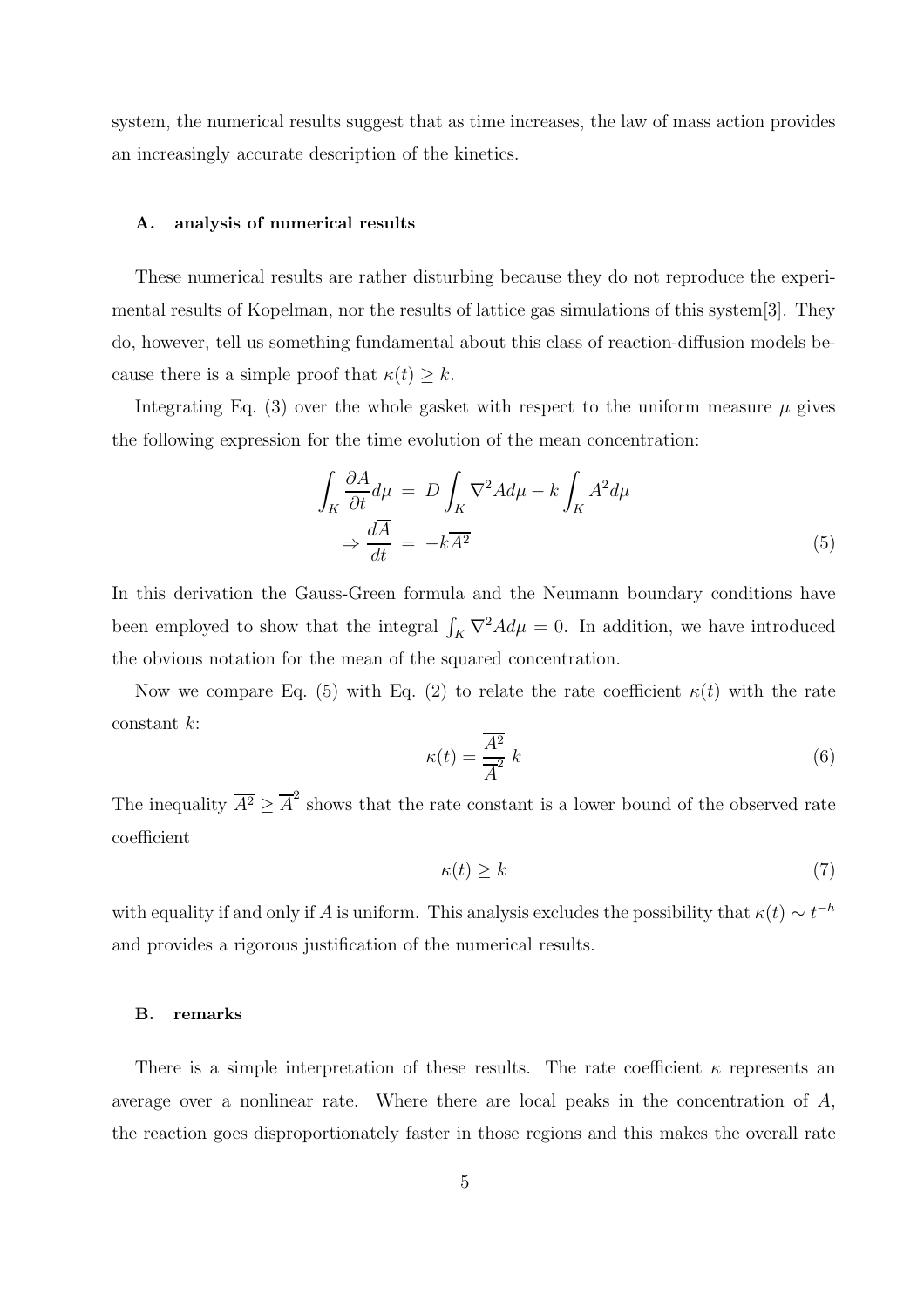greater. If, on the contrary, the initial concentration of  $A$  is uniform on the gasket, then the system appears to satisfy mass action kinetics because  $\kappa$  begins at its lower bound.

In effect, a uniform initial concentration means that the system begins in a well-stirred state and since neither the chemistry nor the diffusion provide a mechanism which can break this symmetry, this is how it remains. If the initial concentration of  $A$  is not uniform, both the chemistry and the diffusion have the effect of flattening out the peaks in the concentration of A. As a consequence, we expect that as  $t \to \infty$ ,  $\overline{A^2} \to \overline{A}^2$ .

At the heart of the mathematical argument leading to Eq. (7) is the Gauss-Green formula for the Sierpinski gasket. However, this is a property that the fractal has in common with classical domains such as the unit interval or the unit disc. In particular, we note that the result is completely independent of the dimension of the domain; we are not speaking about the effect of excluding fluctuations, the formula given in Eq. (6) would appear to be exactly the same if we were working in a region of  $\mathbb{R}^3$  with  $\mu$  representing Lebesgue measure.

The difference between our formulation and the experimental system or lattice gas simulations of the system is that ultimately the experiment and the lattice gas have discrete reacting entities. In our formulation, as  $A(x, t)$  tends to zero at large t it is always a smooth function of x, the position in the gasket. It is impossible for  $A(x, t)$  to represent the situation where either one or zero excitons are present in a region (indeed, as it tends zero it will imply the existence of fractions of excitons). Thus, the power law behaviour of  $\kappa(t)$  owes its existence to both the fractal character of the domain and the discreteness of the reacting entities.

## III. THE ROLE OF THE FRACTAL DOMAIN

It is possible to see an effect due to the fractal domain as  $\kappa(t)$  approaches its limiting value. However, this effect is subtle. To investigate this consider the evolution of small perturbations from the uniform state

$$
A(x,t) = \overline{A}(t) + \varepsilon \alpha(x,t) + O(\varepsilon^2)
$$
\n(8)

where  $\varepsilon$  is a small parameter. We note that according to the definition of  $\overline{A}$  (Eq. (4)), the average of each higher order term must vanish.

Substituting Eq. (8) into Eq. (3) and equating coefficients of the powers of  $\varepsilon$  gives the law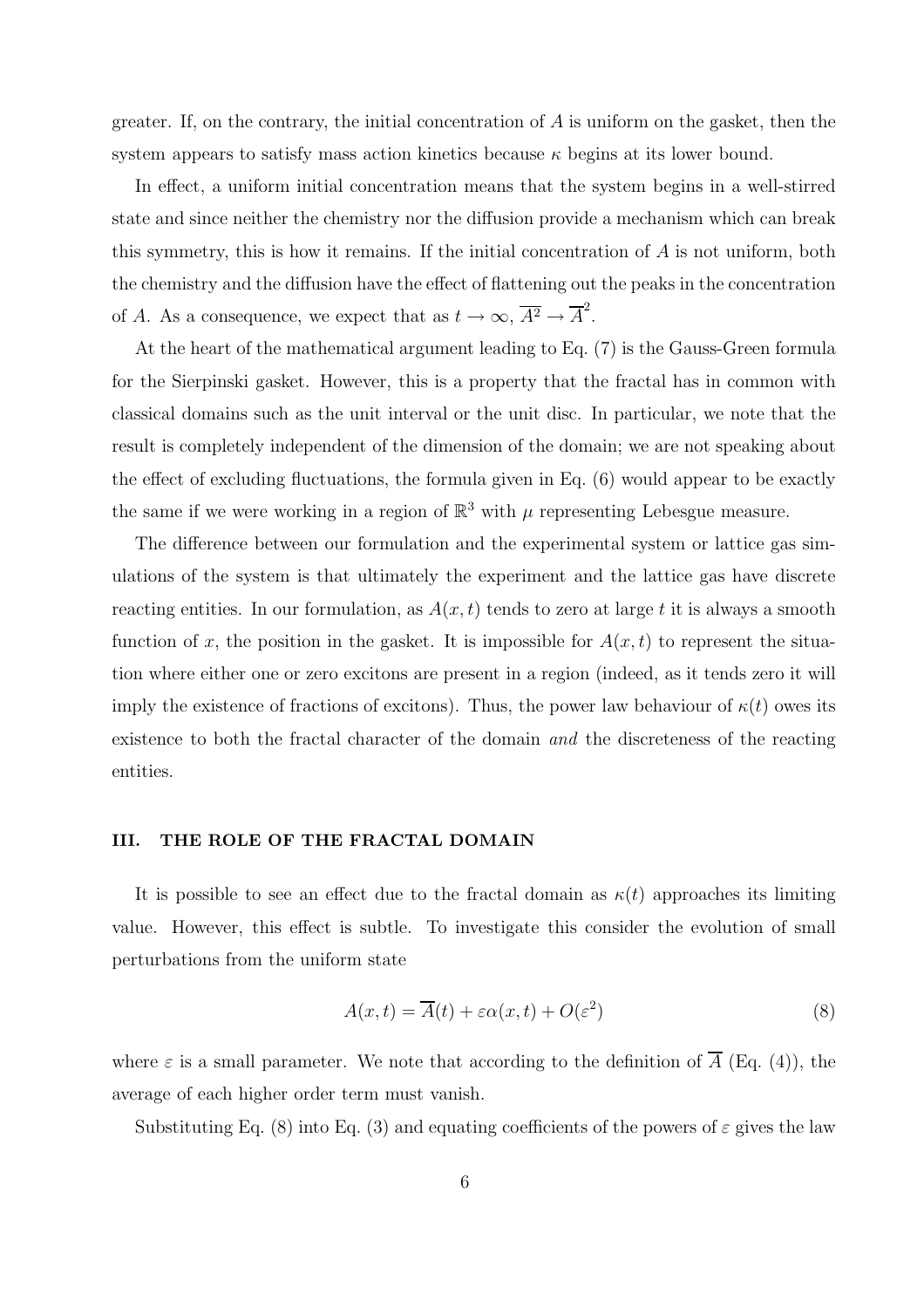of mass action form, Eq. (1) to lowest order  $(\varepsilon^0)$ . This equation can be integrated directly to give

$$
\overline{A}(t) = \frac{\overline{A}(0)}{1 + \overline{A}(0)kt} \tag{9}
$$

To order  $\varepsilon^1$  we obtain the following PDE

$$
\frac{\partial \alpha}{\partial t} = D\nabla^2 \alpha - 2k\overline{A}(t)\alpha \tag{10}
$$

which can be solved by introducing the set of orthonormal, Neumann eigenfunctions of the Laplacian[2]

$$
\alpha(x,t) = \sum_{n=1}^{\infty} a_n(t) u_n(x)
$$
\n(11)

(since the mean of  $\alpha$  is zero there is no need to include the constant eigenfunction  $u_0$  in this sum). Using the orthogonality of the  $u_n$  we obtain linear ODEs for the amplitudes

$$
\dot{a}_n(t) = -(D\lambda_n + 2k\overline{A}(t))a_n(t)
$$
\n(12)

where  $\lambda_n$  it the magnitude of the eigenvalue corresponding to  $u_n$ . The solution to these equations can be written down explicitly

$$
a_n(t) = \frac{e^{-\lambda_n D t} a_n(0)}{(1 + \overline{A}(0)kt)^2}
$$
\n(13)

We wish to know how  $\overline{A^2}$  behaves as the uniform state is approached. Given Eq. (8) it is easy to show that  $\overline{A^2} = \overline{A}^2 + \varepsilon^2 \overline{\alpha^2} + O(\varepsilon^3)$ . Then by Parseval's Theorem we obtain  $\overline{\alpha^2}(t) = \sum_{n=1}^{\infty} a_n^2(t)$  and hence the following expression for the rate coefficient

$$
\kappa(t) = k + \frac{\varepsilon^2 k}{\overline{A}^2(0)(1 + \overline{A}(0)kt)^2} \sum_{n=1}^{\infty} e^{-2\lambda_n Dt} a_n^2(0) + O(\varepsilon^3)
$$
\n(14)

It will emerge that the geometry of the fractal enters this problem through the structure of the spectrum of the Laplacian. This is expressed in terms of the counting function,  $\rho(x)$ , which gives the number of eigenvalues of the Laplacian which have magnitude less than or equal to x. Fukushima and Shima[5] have given a decimation method which enables the spectrum to be calculated exactly and Kigami<sup>[1]</sup> has shown that asymptotically,  $\rho(x) \asymp x^{d_s/2}$ where  $d_s \stackrel{\text{def}}{=} \dim_s(K)$ . This result can be extended to all  $x \geq \lambda_1 > 0$  (for our purposes  $\rho(x) =$ 0 for  $0 \leq x < \lambda_1$ ). There are positive constants  $C_{\pm}$  such that  $C_{-}x^{d_s/2} < \rho(x) < C_{+}x^{d_s/2}$ (see Fig. 2).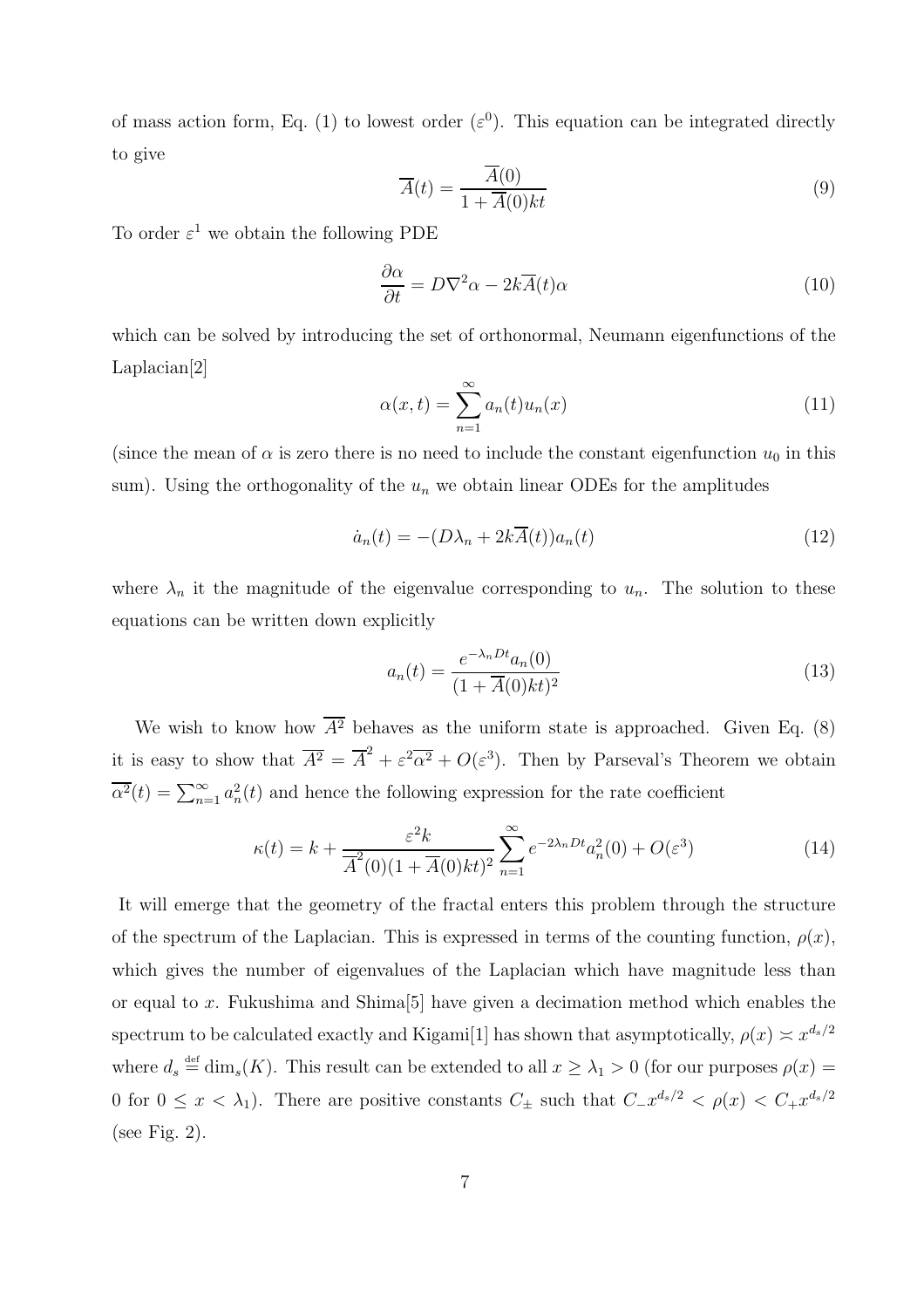

FIG. 2: A log-log plot of  $\rho(x)$ , the counting function of the Neumann spectrum of the Laplacian on the Sierpinski gasket. The straight lines have slope  $d_s/2$  where  $d_s \stackrel{\text{def}}{=} \dim_s(K)$ .

To take the analysis further we have to assume something about the initial data. We proceed by assuming that there are fixed positive constants  $a_{\pm}$  such that  $a_{-}e^{-\gamma \lambda_n} \leq \varepsilon a_n(0) \leq$  $a_+e^{-\gamma\lambda_n}$  for some choice of  $\gamma > 0$ . The upper bound guarantees absolute convergence of Eq. (11) and looks like an assumption of analyticity of the initial data. The lower bound seems less natural, but has the effect of ensuring an initial distribution of power over all the modes. The effect we are looking for is a consequence of the power law form of  $\rho(x)$ . Although, individually, the energy of the modes decays exponentially, there is such a large number of the higher modes that, if they are all excited, then collectively, their energy can appear (for a limited time) to decay as a power law.

Now we need to estimate an infinite sum over the spectrum of the Laplacian, this can be written as a Riemann-Stieltjes integral<sup>[6]</sup>:

$$
\sum_{n=1}^{\infty} e^{-2(\gamma + Dt)\lambda_n} = \int_0^{\infty} e^{-2(\gamma + Dt)x} d\rho(x)
$$
 (15)

which can be integrated by parts[7] to give

$$
\int_0^\infty e^{-2(\gamma + Dt)x} d\rho(x) = 2(\gamma + Dt) \int_0^\infty \rho(x) e^{-2(\gamma + Dt)x} dx
$$

(using Kigami's asymptotic result and the fact that  $\rho(0) = 0$  to eliminate the boundary terms). We note that this has reduced the summation of interest to the Laplace transform of  $\rho(x)$ . If now we introduce the bounds on  $\rho(x)$  and put everything back into Eq. (14) we find

$$
K_{-}F(t) < \kappa(t) - k < K_{+}F(t) \tag{16}
$$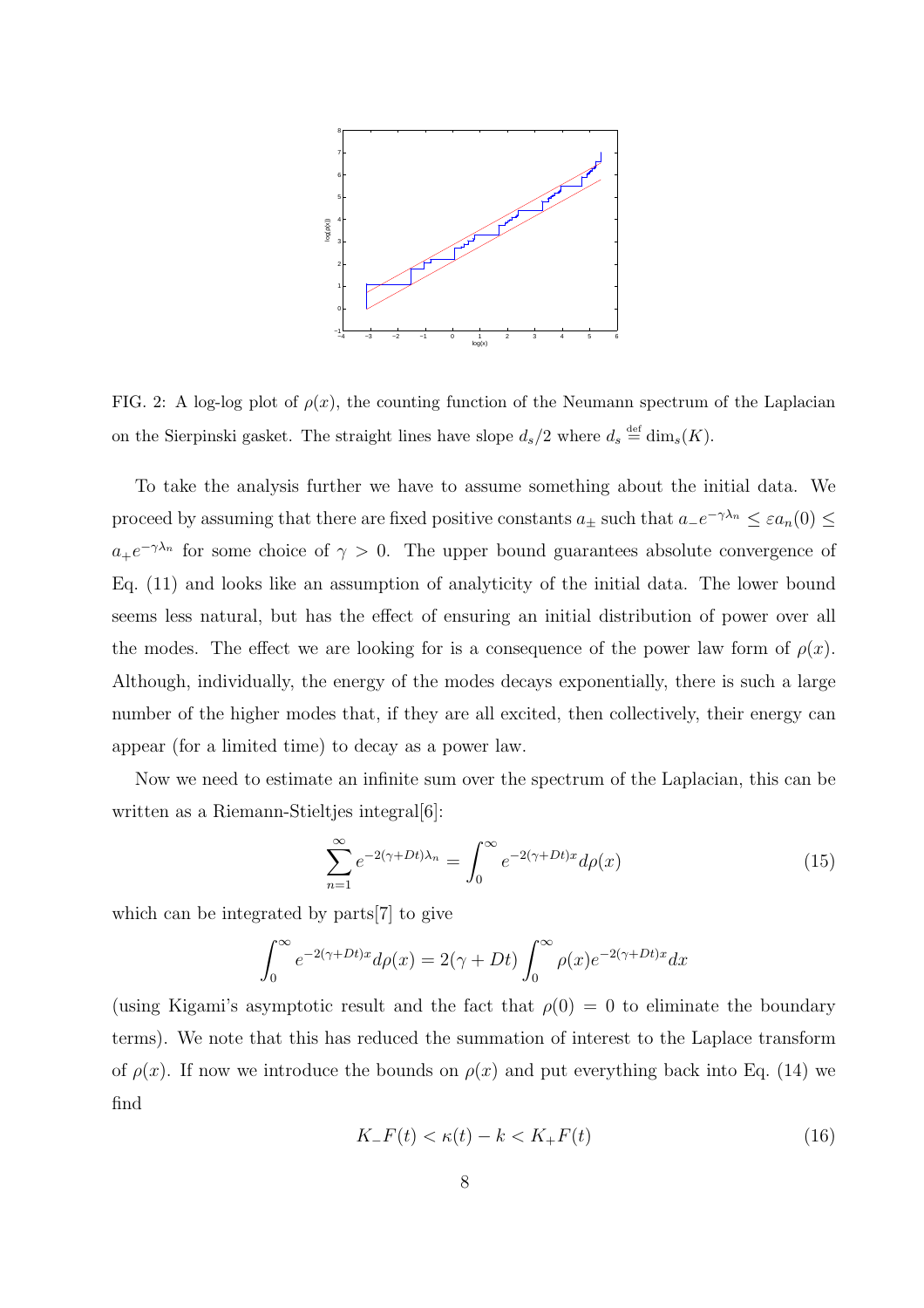where  $K_{\pm}=C_{\pm}k(\varepsilon a_{\pm}/\overline{A}(0))^2$ , and

$$
F(t) = \frac{\Gamma(1 + d_s/2, 2\lambda_1(Dt + \gamma))}{(1 + \overline{A}(0)kt)^2 (2(\gamma + Dt))^{d_s/2}}
$$
(17)

 $\Gamma(\cdot, \cdot)$  is an incomplete gamma function (plica function).

Assume for the moment that  $\lambda_1 D$  is very small so that the numerator of Eq. (17) is approximately a constant. Then  $F(t)$  has the form of a product of two Zipf-Mandelbrot laws (see[3]), one coming from the kinetics and one from the diffusion on the fractal. As such it behaves in a regular way at small times if  $\gamma > 0$ , but at larger times  $(t > (\overline{A}(0)k)^{-1})$ and  $t > \gamma/D$ ) it can show what appears to be power law behaviour. However, since  $\lambda_1 > 0$ the numerator is not a constant and indeed, since  $\Gamma(a, z) \sim z^{a-1} e^{-z}$  as  $z \to \infty$ , ultimately  $F(t) \sim t^{-2} e^{-2D\lambda_1 t}$ . In this limit all dependence on  $d_s$  is lost, and the behaviour of the system is dominated by the most slowly decaying eigenfunction.

## IV. FINAL REMARKS

Within the intracellular environment the spatio-temporal dynamics of species which are both crowded and dilute, seems a naturally candidate to be modelled using lattice gas simulations on a suitable fractal domain. However, there are also many species which play important roles in the system dynamics of the cell (small metabolites such as glucose for example) which are not dilute, and, as such, are not naturally modelled using the lattice gas technique. We propose that the chemistry of these species might best be dealt with using reaction-diffusion equations as we have described in this letter.

#### Acknowledgments

This work was supported by BBSRC. Caroline Riley was also partly supported by the Manchester Institute for Mathematical Sciences (MIMS)

<sup>[1]</sup> J. Kigami, Analysis on Fractals (Cambridge University Press, 2001).

<sup>[2]</sup> R. S. Stichartz, Differential Equations on Fractals (Princeton University Press, 2006).

<sup>[3]</sup> S. Schnell and T. Turner, Prog. Biophys. & Mol. Biol. 85, 235 (2004).